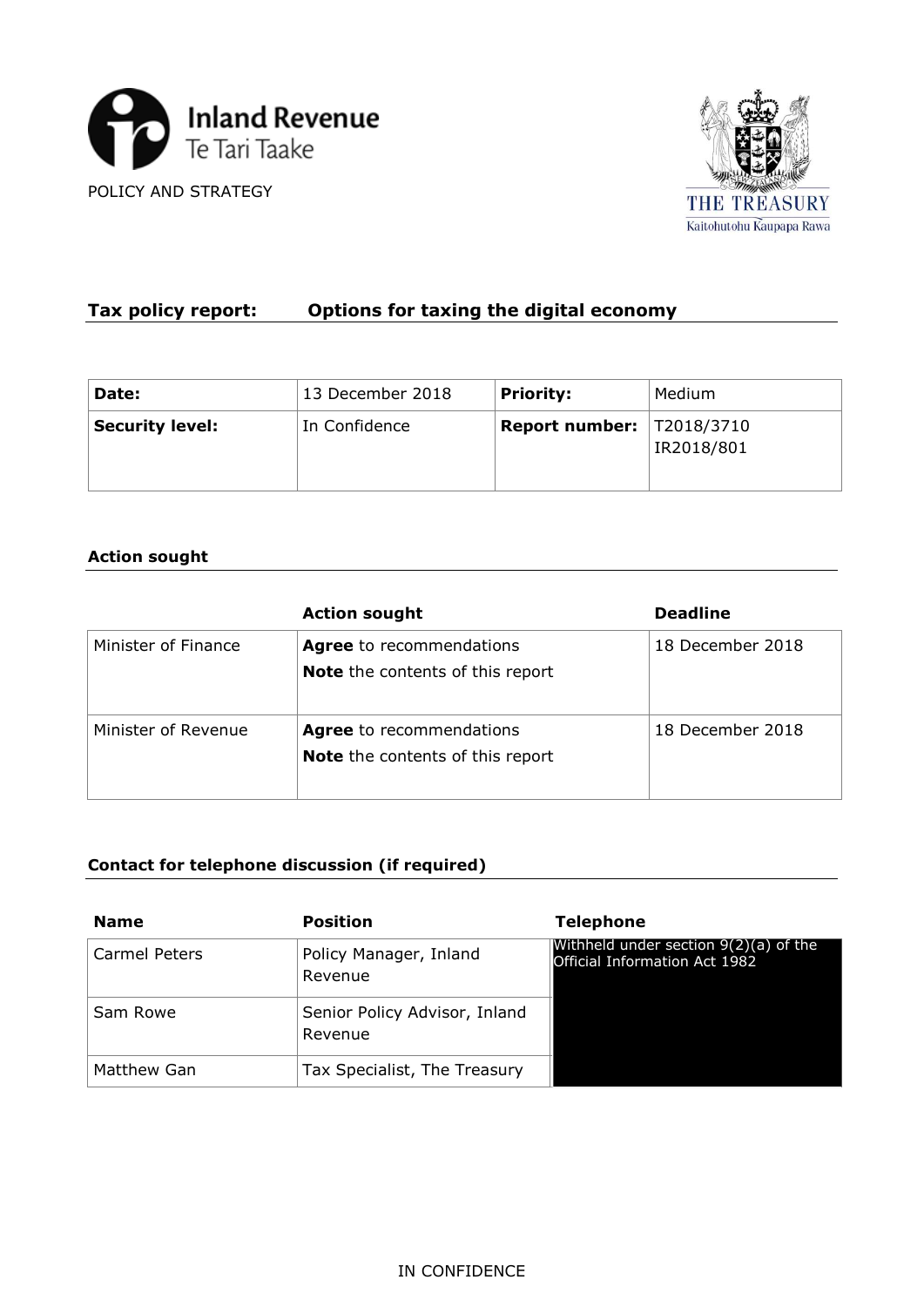Minister of Finance Minister of Revenue

#### **Options for taxing the digital economy**

#### Executive summary

- 1. The purpose of this report is to advise Minsters on options for taxing the digital economy, and in particular, whether New Zealand should adopt a digital services tax (DST).
- 2. There has been significant international concern over the ability of highly digitalised companies to derive significant income from a country without being liable for income tax there. This is mostly caused by deficiencies in the current international tax framework, which has not kept up with digitalisation and other modern business developments. This under-taxation of the digital economy threatens the sustainability of Government revenues and public perceptions of the fairness of the tax system. It also provides a competitive advantage to overseas digital companies compared to local businesses, which are subject to full income tax.
- 3. We currently consider that changing the international tax framework is the best option for taxing the digital economy in the long-term. Accordingly, New Zealand should continue to participate in the OECD discussions on this, with a view to supporting an agreed solution (bearing in mind its effect on our exporters). There are 3 proposals being considered at the OECD:
	- A limited proposal for digital services only, focussing on social media, digital advertising, multi-sided platforms and data. This is the European Union (EU) and the United Kingdom (UK) proposal.
	- A broader proposal, which would allow greater taxing rights to market countries (such as New Zealand) based on certain "market intangibles" created there by multinationals (including brands and trade names used in the country, customer data and customer relationships). This is the United States proposal and would apply beyond the digital economy.
	- A minimum tax proposal suggested by France and Germany. This proposal would apply beyond the digital economy and would be targeted at a multinational's transactions with related parties in low tax jurisdictions.
- 4. The OECD is aiming to get G20 approval of its preferred proposals in June 2019 (we attach an article which has a good description of the OECD's approach). We consider it more likely than not that the OECD will be successful in achieving an international solution, but there is no guarantee of this. Accordingly, we recommend the Government also consider whether a digital services tax (DST) might be appropriate as an interim measure. This DST would be like the one proposed by the UK and would apply to online advertising, social media, intermediation platforms (like Uber, eBay and Airbnb) and the sale of data. We note a DST does have significant downsides, which would need to be carefully assessed and explored.
- 5. To commence, we recommend the Government publishes a discussion document in the first half of 2019 to get public feedback on the options for taxing the digital economy (being the international solution discussed at the OECD and a DST). We recommend the discussion document make it clear that: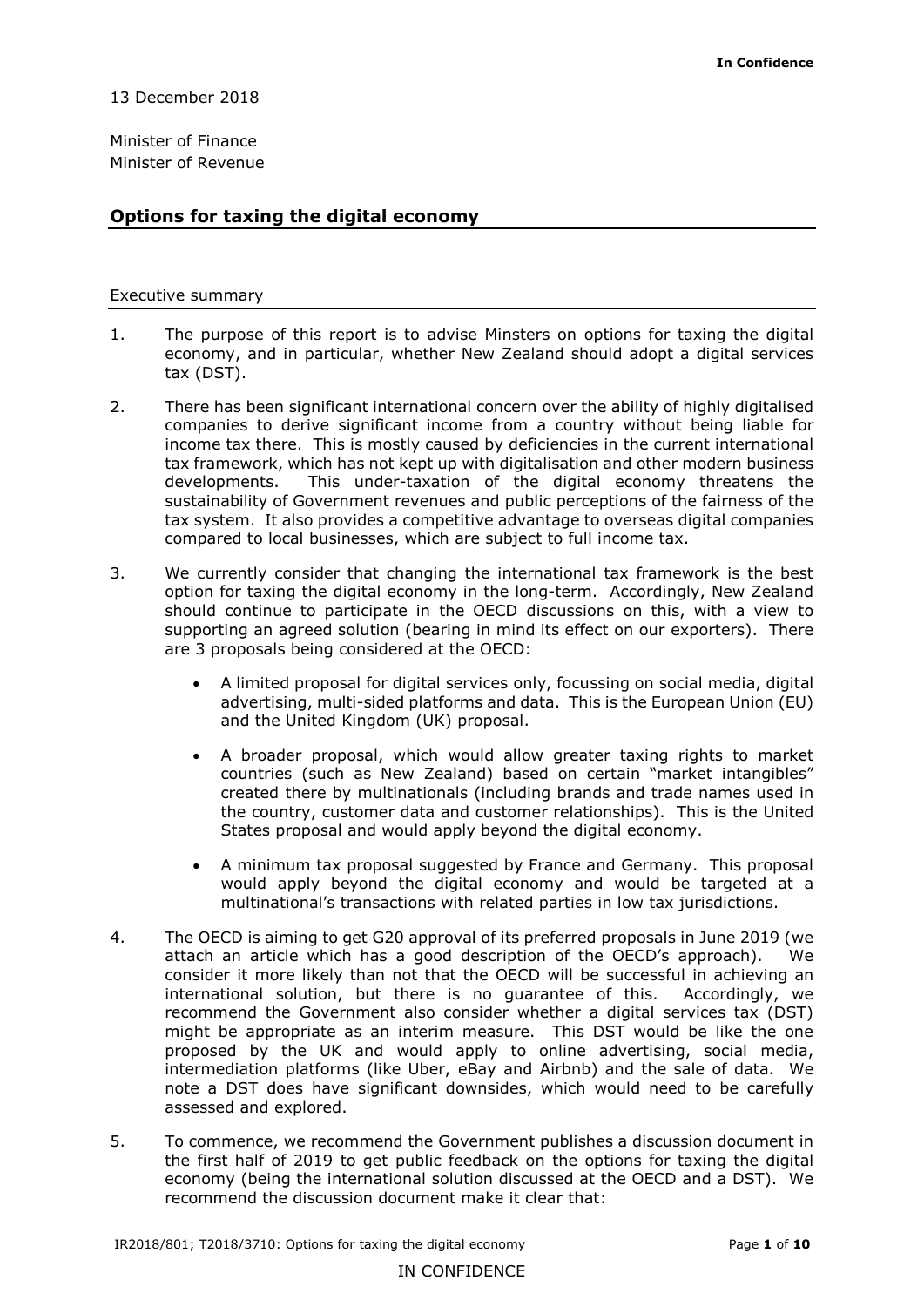- the Government has not yet decided whether it wants to introduce a DST, but is considering this as an option;
- any DST would only be introduced if the OECD is unable to arrive at an international solution in a reasonable time-frame and a critical mass of other countries also adopt DSTs; and
- the DST would be an interim measure that would cease to apply once an international solution was fully implemented.
- 6. The Australian Government has also issued a discussion document on options for taxing the digital economy, which takes a similar approach.
- 7. If you agree with this approach, we would aim to release a discussion document to seek public feedback in the first half of 2019 (following approval by Cabinet). We would report back to you on this feedback in the second half of 2019, together with final policy recommendations. At that stage we will be in a better position to provide a timeline for further steps, including legislation if the decision is made to proceed with a DST.
- 8. The current problem with taxing the digital economy only relates to income tax. The Government has already acted to ensure that the digital economy will be fully subject to New Zealand GST. GST has been applied to 'remote' services since 2016 (including digital services), and the Government has announced its intention to charge GST on low-value imported goods from 1 October 2019.

#### **Recommended action**

- 9. We recommend that you:
	- (a) **Agree** that New Zealand should continue to participate in the OECD discussions, with a view to supporting a long-term solution to the taxation of the digital economy (bearing in mind its effect on our exporters).

Agreed/Not agreed Agreed/Not agreed

(b) **Agree** that the Government should also start considering a possible DST as an option for taxing the digital economy, in case the OECD are unable to achieve an international solution in a reasonable timeframe.

Agreed/Not agreed Agreed/Not agreed Agreed/Not agreed

- (c) **Direct** officials to draft a discussion document for release in the first half of 2019 to get public feedback on these options for taxing the digital economy (the international solution and the DST). In relation to the DST, the discussion document should state that:
	- the DST would be like the one proposed by the UK;
	- the Government has not yet decided whether it wants to introduce a DST but is considering it as an option;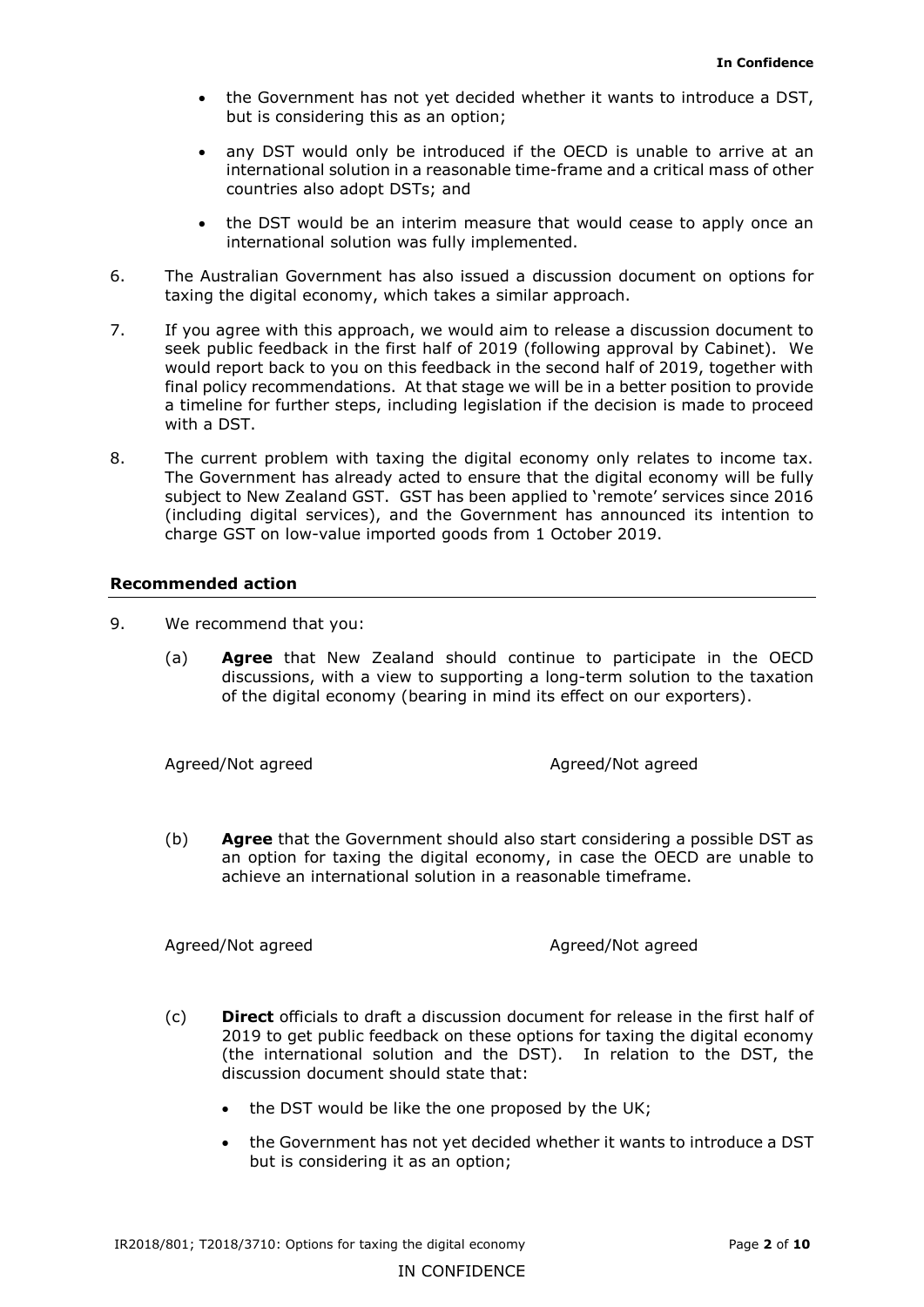- any DST would only be introduced if the OECD is unable to arrive at an international solution in a reasonable timeframe and a critical mass of other countries also adopt DSTs; and
- the DST would be an interim measure that would cease to apply if an international solution was fully implemented.

Agreed/Not agreed Agreed/Not agreed

**Matt Cowan Carmel Peters** Team Leader, Tax Strategy Team Manager, Policy and Strategy The Treasury **Inland Revenue** 

#### **Hon Grant Robertson Hon Stuart Nash**

/ /2018 / /2018

Minister of Finance Minister of Revenue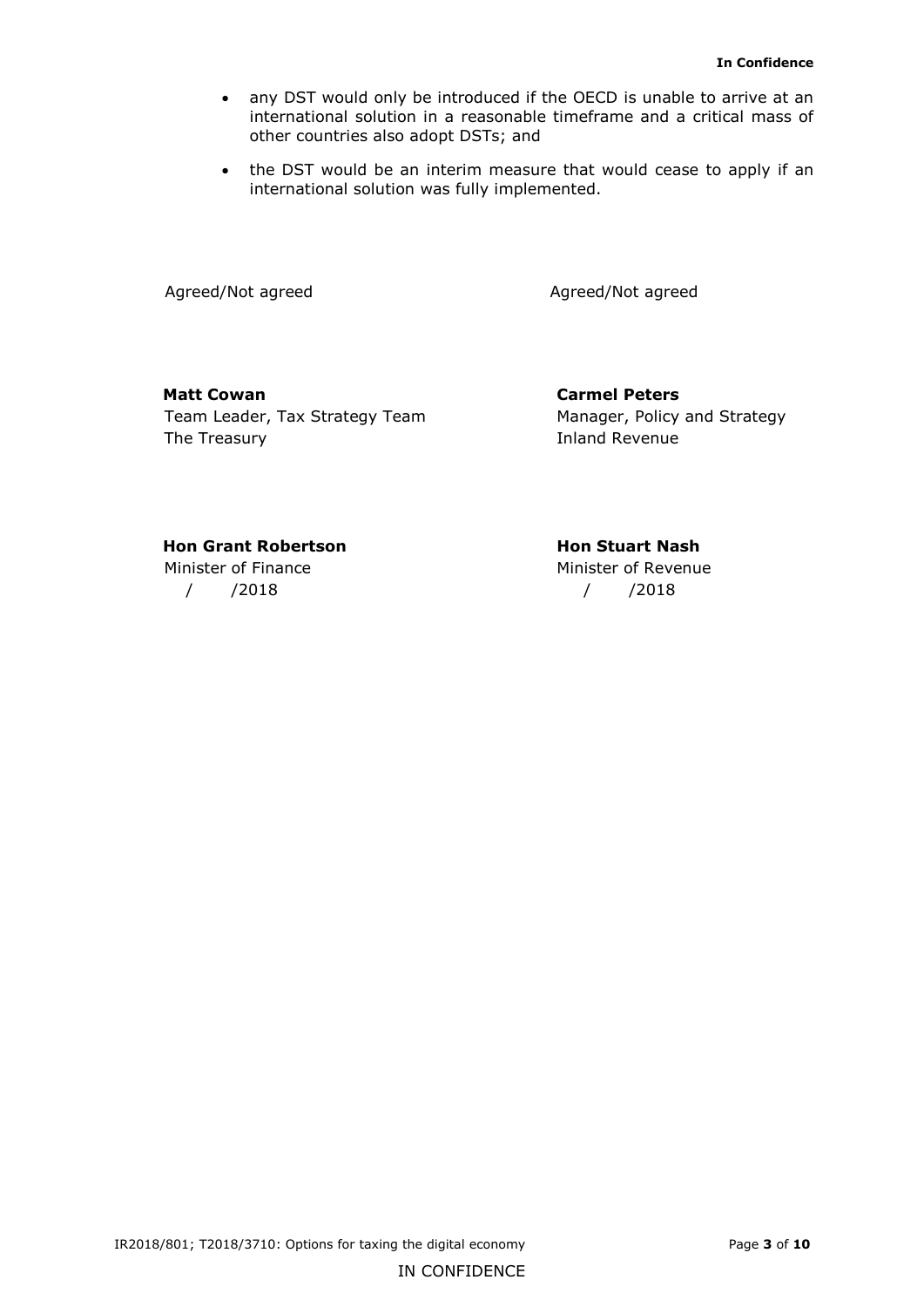#### **Background**

- 10. There has been significant international concern recently over the ability of highly digitalised companies to derive significant income from a country without being liable for income tax there. This is also an issue for New Zealand.
- 11. The value of cross border digital services provided to New Zealand consumers is estimated to be approximately \$2.7 billion in 2018, and this market is expected to continue growing. For online advertising, the New Zealand market for 2017 was \$923 million, which was 36% of New Zealand's advertising market. The total size of New Zealand's e-commerce market is hard to ascertain, but a rough estimate is \$26 billion in total, with supplies from offshore worth \$11.5 billion.
- 12. The current problem with taxing the digital economy relates to income tax, rather than GST. GST has been applied to 'remote' services since 2016 (including digital services), and the Government has announced its intention to charge GST on lowvalue imported goods from 1 October 2019.
- 13. We previously reported on the digital economy in IR2017/657 and IR 2018/200.

#### **The problem**

- 14. The main problem is that the current international tax framework has not kept up with modern business practices, particularly digitalisation. In particular:
	- Digital companies can transact with customers over the internet without having the physical presence required by double tax agreements (DTAs) for income tax to be charged in the country.
	- Even if a digital company does have a taxable presence in a country, the profit allocation rules do not recognise the new kinds of value that are generated by digital companies in that country.
	- Much of the value of digital companies is attributable to intangible assets. These intangibles are hard to value. They are also mobile, meaning the income attributable to them can be easily moved to low tax jurisdictions. We note this is also an issue for the taxation of some non-digital companies.
- 15. The result of this is that digital companies can participate significantly in the economic life of a country, without being liable for any income tax there.
- 16. This under-taxation of the digital economy threatens the sustainability of Government revenues and public perceptions of the fairness of the tax system. It also provides a competitive advantage to overseas digital companies compared to local businesses, which are subject to full income tax.

#### **Options for solving the problem**

17. There are two options for solving the problem. One is to change the current international income tax framework. The other is to apply a separate tax (usually called an equalisation tax, or a digital services tax) to digital transactions.

#### **Changing the international framework**

18. Changing the international framework is generally agreed by countries to be the best long-term solution to the taxation of the digital economy. However, it requires changes to existing DTAs and international standards. Accordingly, New Zealand cannot change this framework by itself - it requires multilateral agreement.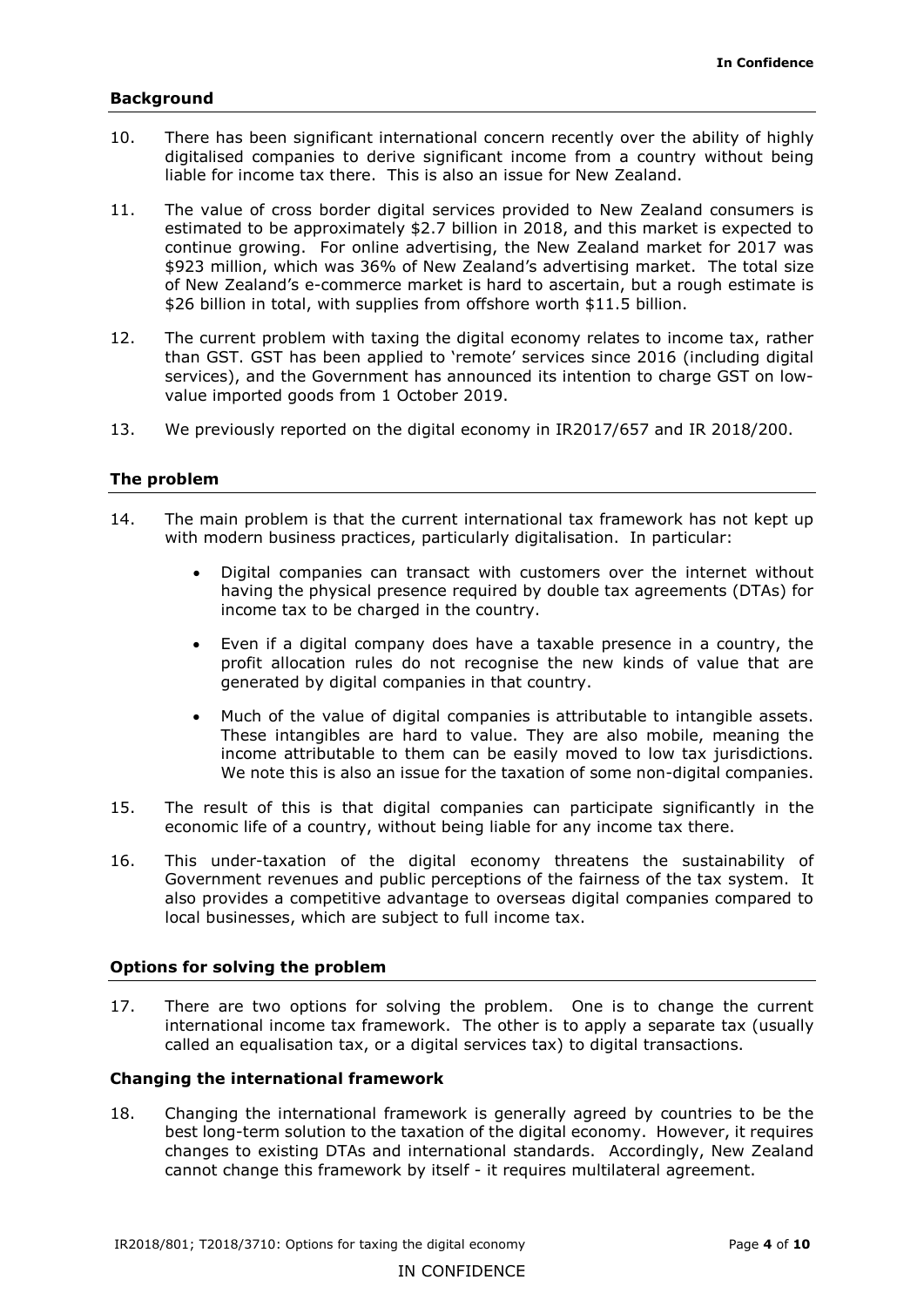- 19. Countries are currently discussing possible changes to address the problems with the international framework at the OECD. There are 3 proposals being considered:
	- A limited proposal for digital services only, focussing on social media, digital advertising, multi-sided platforms and data. This is consistent with how the European Union (EU) and the United Kingdom (UK) have proposed addressing the issue.
	- A broader proposal, which would allow greater taxing rights to market countries (such as, New Zealand) based on certain "market intangibles" created there by multinationals. These are intangibles that relate to marketing activities in the country, or which aid in the commercial exploitation of a product or service or have an important promotional value (such as brands and trade names used in a country, customer data, customer relationships and customer lists). This is how the United States (US) has proposed addressing the issue. This approach would apply beyond the digital economy, but we expect it to be targeted at large companies with significant intangible value in market jurisdictions. Withheld under section 6(a) of the Official Information Act 1982
	- A minimum tax proposal suggested by France and Germany. This proposal would apply beyond the digital economy and would be targeted at a multinational's transactions with related parties in low tax jurisdictions. This proposal addresses some remaining base erosion and profit shifting (BEPS) issues and is not specifically directed at the digital economy (although it would also apply to digital companies). This proposal is independent of the first two, and so could apply in addition to one of them
- 20. Neither of the first two proposals would require a digital company to have a physical presence in a market country. Accordingly, both proposals should allow New Zealand to tax highly digitalised companies on their sales income here (with the second proposal also allowing us to tax other multinationals with significant local marketing intangibles). The OECD is also discussing whether the first two proposals could be combined.
- 21. The OECD's proposals would potentially apply to the 124 countries forming part of its wider Inclusive Framework (which includes China and India), plus any other countries which elected to adopt them.
- 22. There is still disagreement at the OECD on what should be done. However, countries have committed to reaching consensus on an international solution by 2020 and the OECD is putting a significant amount of effort into achieving this. Progress is being made and there is a real possibility that the OECD will be . But it is still too early to tell. successful,  $s$  6(a)
- 23. The OECD is aiming for G20 approval of its preferred proposals in June 2019 . If this occurs, it is likely that an international solution can be achieved in 2020. Accordingly, we should have a better idea of the likelihood of an international solution after the June G20 meeting. Even if an international solution is achieved in 2020, it could still take 3-4 years for the solution to be designed in detail at the OECD and implemented. Withheld under section 6(a) of the Official Information Act 1982

#### **A digital services tax**

24. The other option for taxing the digital economy is to introduce a special tax, called a "digital services tax", or DST. A DST is targeted at certain digital companies and is not an "income tax" for DTA purposes. This means a DST is not subject to the current international tax framework, and so it can be charged to digital companies regardless of whether they have a physical presence in a country. Consequently,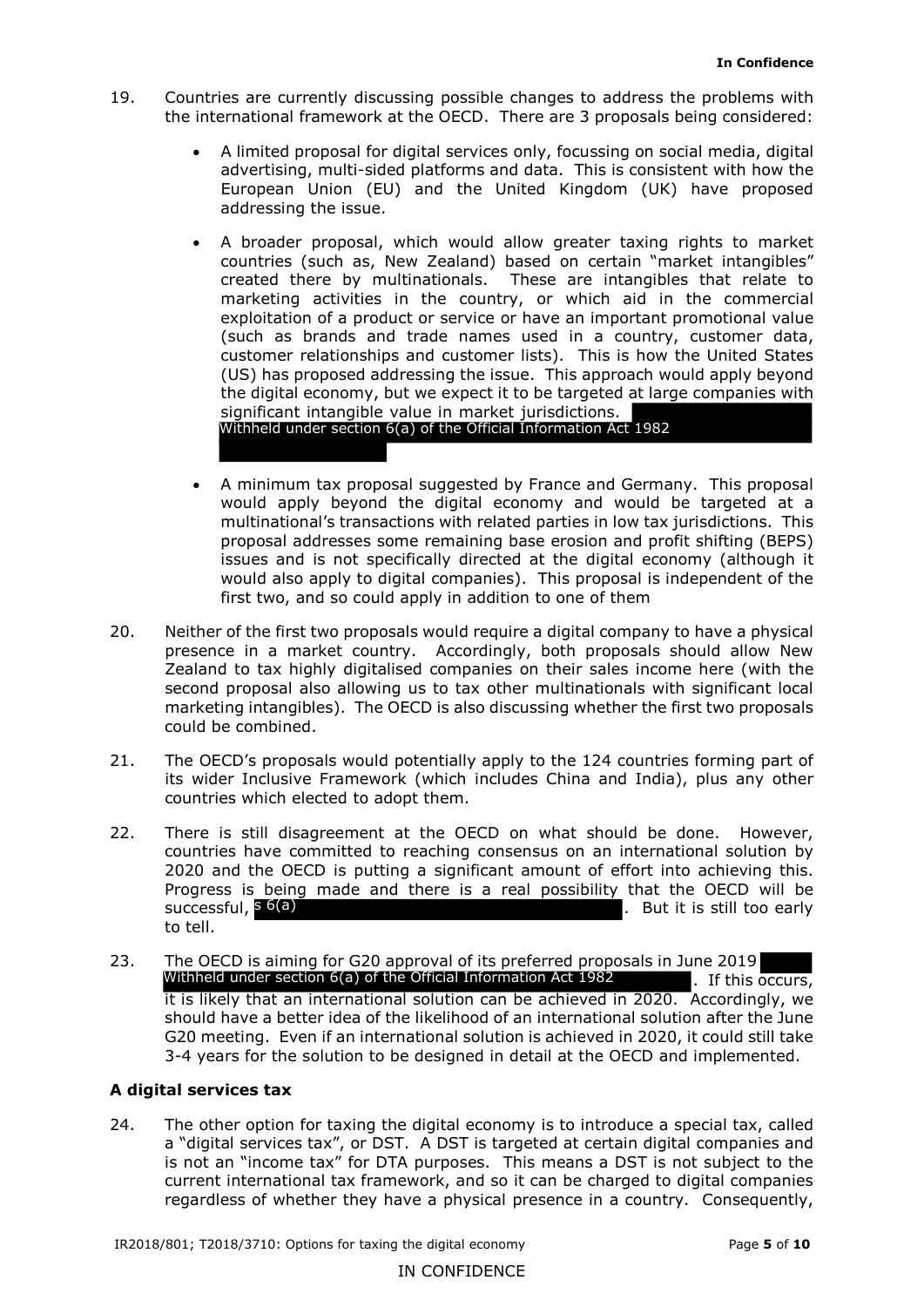countries can introduce a DST unilaterally, without the need for international agreement.

- 25. The UK recently announced it would introduce a separate 2% DST on the profits of certain digital companies that would apply from April 2020. Spain, Italy and India have also enacted or announced DSTs (although India's has a much narrower scope than the others). The EU Commission has proposed a 3% DST for Europe, however it has not been able to achieve the support of all EU members. The EU's original proposal has recently been replaced with a narrower DST only targeting online advertising, which EU members will consider early in 2019. This narrower DST is proposed to apply only in the event that an international solution cannot be achieved at the OECD.
- 26. The DST is quite controversial (it was not recommended by the OECD due to a lack of consensus), but we expect at least some additional EU countries to enact one even if the EU as a whole does not. In addition, Australia issued a consultation paper on taxing the digital economy in October 2018, which included discussion of a possible DST (among other options for taxing the digital economy).
- 27. The DSTs proposed so far (other than India's, which was introduced before the recent international interest in taxing the digital economy) share a set of common features. They are flat taxes charged at a low rate (2%-3%) on gross revenues from certain digital platforms. These are digital platforms whose value is dependent on the size and active contribution of their user base – for example, intermediation platforms like Uber and eBay; social media platforms like Facebook; and content sharing sites like YouTube or Instagram (although the EU's latest proposal only targets online advertising).
- 28. This means a DST is narrowly targeted at certain highly digitalised business models. It would not apply to sales of goods or services (other than advertising or data) over the internet. So, it would not apply to Netflix for example, or to goods sold online by Apple or Amazon. It also would not apply to the kinds of digital services typically exported by New Zealand (such as accountancy services).
- 29. A DST is levied by reference to where the users of the digital platform are located rather than where payments are made. To achieve this, an affected digital company's consolidated global gross revenues are apportioned between the relevant country and the rest of the world by reference to the proportion of global users in that country. The revenue attributable to that country is then subject to the DST.
- 30. For example, suppose a digital company had \$10 billion of total gross global revenue and 5% of its total global users in State A. The revenue attributable to State A would be \$10 billion  $x$  5% = \$500 million. State A would then charge 3% tax on its allocated \$500 million of revenues, for total tax of \$15 million. In calculating this tax, it is only the location of the users that is relevant, not the location of the customers paying the digital company for its services. Therefore the \$15 million DST would still be charged even if no actual payments were made to the digital company from State A.
- 31. For New Zealand, a DST would be a way of collecting some tax from some digital companies (but not all of them) that have been paying little tax either here or overseas. As a rough estimate, we expect a 3% DST would raise between \$30m and  $$80m$  of tax<sup>1</sup>, depending in part on its scope and design. A DST would also significantly improve public confidence in the fairness of the tax system, which is an important factor underlying voluntary compliance. In addition, the size of the

<span id="page-6-0"></span><sup>&</sup>lt;sup>1</sup> This is based on a rough bottom-up estimate of what we think a DST would raise in New Zealand, combined with top down estimates based on what the EU and UK have forecast their DSTs to raise, adjusted for differences in GDP and exchange rates.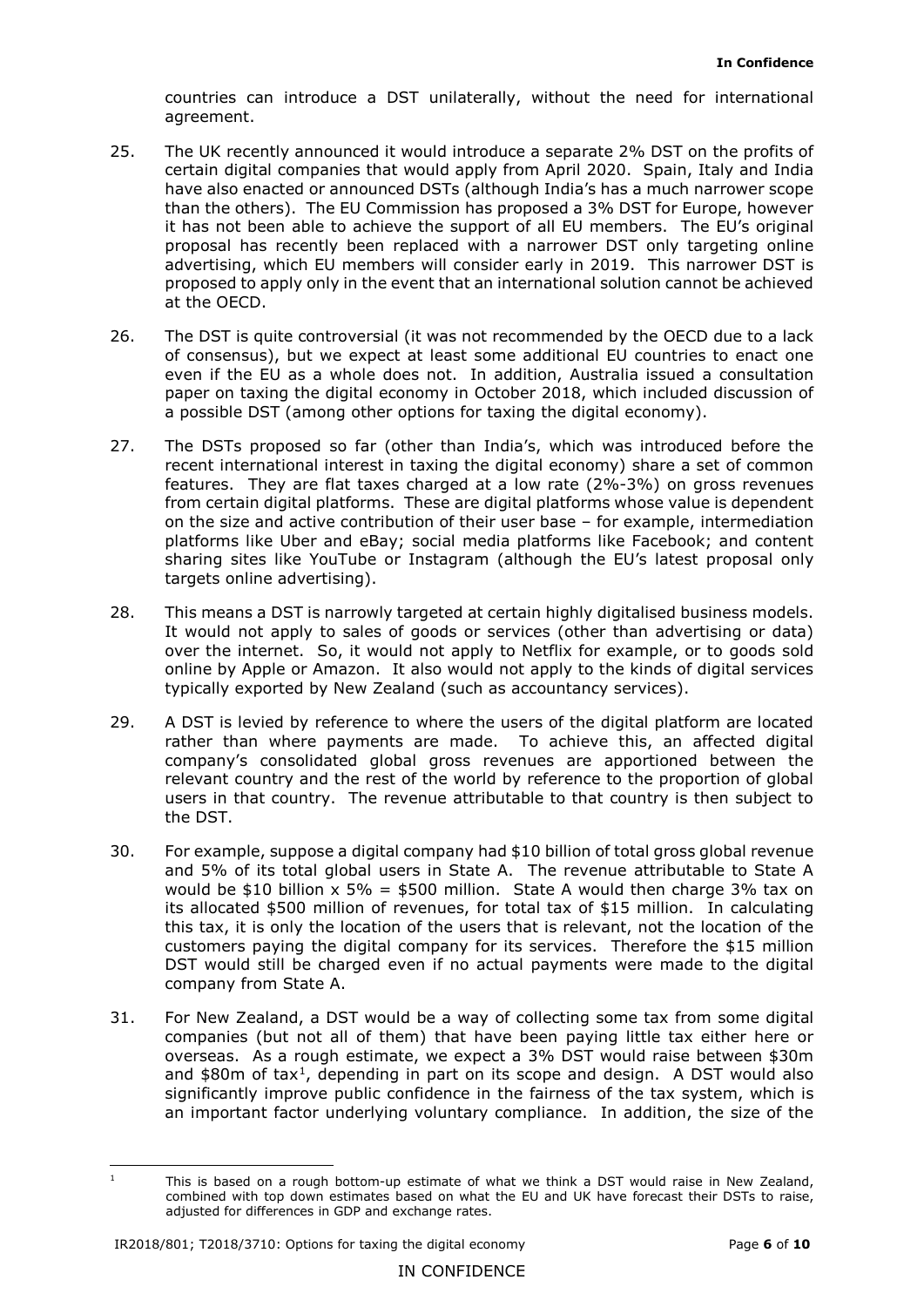digital economy is growing as a proportion of the total economy. Consequently, it will become increasingly important for New Zealand to tax it appropriately.

- 32. However, there are issues with a DST. These include:
	- The consistency of the tax with other tax settings. The DST may not mesh well with other elements of our tax system. This might result in some double taxation of compliant firms (including possibly some domestic firms) and taxation of businesses with losses.

|           | Withheld under section $9(2)(h)$ of the Official Information Act 1982                                                                                                                                                                                                                                                                                                                                                                                                                                                                                                                                                                                 |
|-----------|-------------------------------------------------------------------------------------------------------------------------------------------------------------------------------------------------------------------------------------------------------------------------------------------------------------------------------------------------------------------------------------------------------------------------------------------------------------------------------------------------------------------------------------------------------------------------------------------------------------------------------------------------------|
|           |                                                                                                                                                                                                                                                                                                                                                                                                                                                                                                                                                                                                                                                       |
|           | The economic incidence of the tax. The issue here is whether the tax would<br>be passed along by the non-resident suppliers to New Zealand customers.<br>We expect around half of the cost of the tax could be passed on to<br>customers, based on the limited evidence available.                                                                                                                                                                                                                                                                                                                                                                    |
|           | The effect on New Zealand's reputation as a good place to do business. New<br>Zealand is a small open economy and we compete for capital with the rest<br>of the world. That means we want New Zealand to be an attractive place<br>for non-residents to do business.                                                                                                                                                                                                                                                                                                                                                                                 |
|           | The potential effect on our export sector. The implications of adopting a<br>DST for our export sector would need to be considered. Some trading<br>partners, s 6(a)<br>, might raise concerns should New Zealand<br>introduce a DST. Members of the US Congress and US technology industry<br>have previously claimed DST proposals by the UK and the European<br>Commission would lead to double taxation, and that proposed turnover<br>thresholds would amount to discrimination against US companies in breach<br>of World Trade Organization national treatment provisions.<br>Withheld under section 6(a) of the Official Information Act 1982 |
| $\bullet$ | The period of time for which a DST would be applicable. The OECD expects<br>that any DSTs would be repealed once a multilateral solution is achieved.<br>Other countries that have recently proposed DSTs have also agreed with<br>this. Accordingly, if agreement was reached quickly at the OECD, then it<br>may not be worth designing a DST that would only apply for a short period<br>of time.                                                                                                                                                                                                                                                  |
|           | The administration and compliance costs of introducing a new tax. This is<br>particularly an issue given that a DST is not expected to raise significant<br>revenue. In addition, given a DST would be expected to (at least<br>predominantly) apply to companies outside of New Zealand, there are fewer<br>tools available to Inland Revenue to enforce the tax.                                                                                                                                                                                                                                                                                    |

- The economic incidence of the tax. The issue here is whether the tax would be passed along by the non-resident suppliers to New Zealand customers. We expect around half of the cost of the tax could be passed on to customers, based on the limited evidence available.
- The effect on New Zealand's reputation as a good place to do business. New Zealand is a small open economy and we compete for capital with the rest of the world. That means we want New Zealand to be an attractive place for non-residents to do business.
- The potential effect on our export sector. The implications of adopting a DST for our export sector would need to be considered. Some trading  $p$ , might raise concerns should New Zealand introduce a DST. Members of the US Congress and US technology industry have previously claimed DST proposals by the UK and the European Commission would lead to double taxation, and that proposed turnover thresholds would amount to discrimination against US companies in breach of World Trade Organization national treatment provisions. partners, s 6(a) Withheld under section 6(a) of the Official Information Act 1982
- The period of time for which a DST would be applicable.The OECD expects that any DSTs would be repealed once a multilateral solution is achieved. Other countries that have recently proposed DSTs have also agreed with this. Accordingly, if agreement was reached quickly at the OECD, then it may not be worth designing a DST that would only apply for a short period of time.
- The administration and compliance costs of introducing a new tax. This is particularly an issue given that a DST is not expected to raise significant revenue. In addition, given a DST would be expected to (at least predominantly) apply to companies outside of New Zealand, there are fewer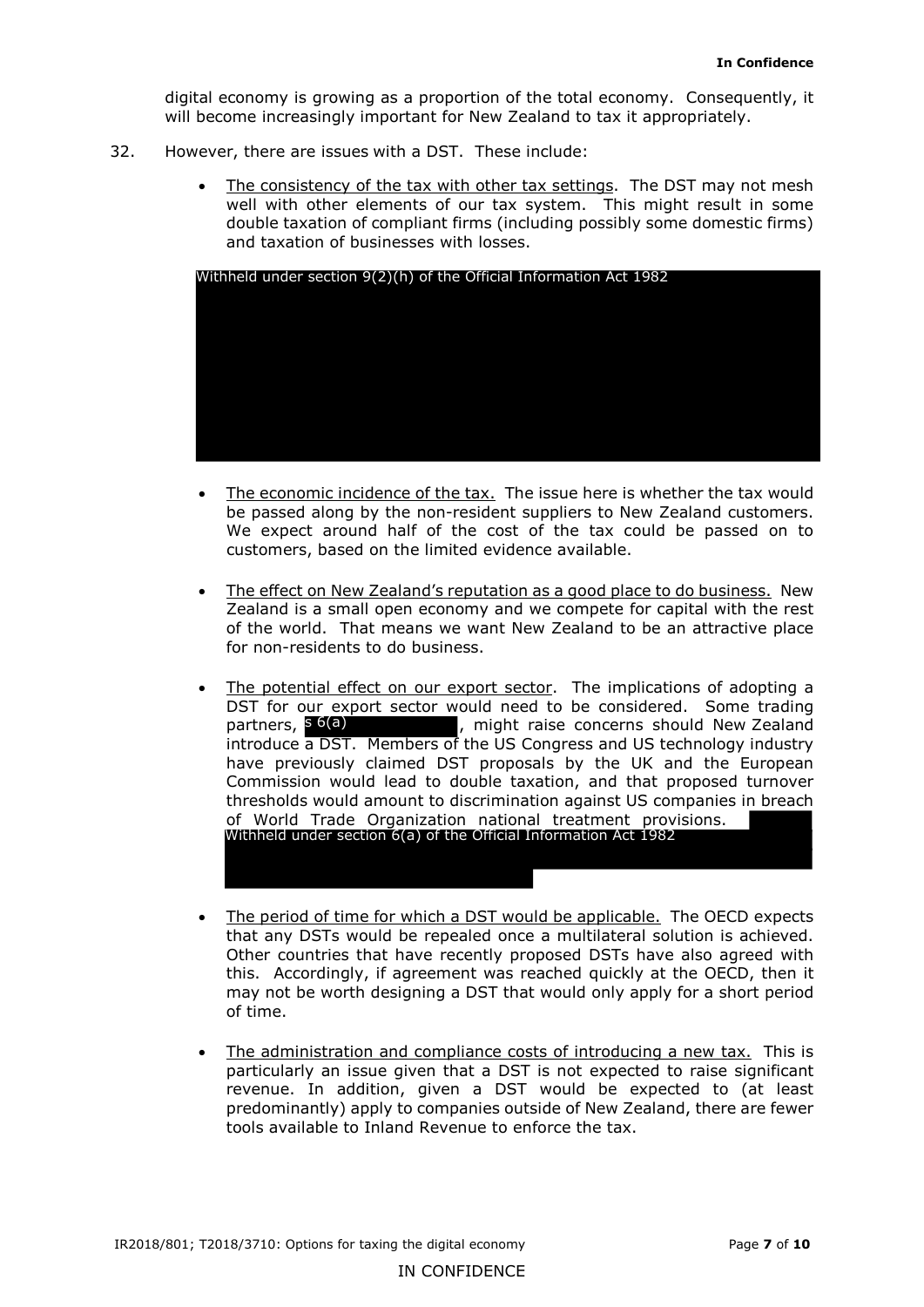#### **Continue participating in the OECD discussions**

- 33. We currently consider that changing the international tax framework, if possible, would be the best option for taxing the digital economy in the long term. It would integrate the taxation of these companies into the income tax system, and so avoid the need for a separate DST with all its attendant issues (as discussed above). At this stage, we also expect this option to benefit New Zealand overall. This is because New Zealand imports more highly digitalised services than it exports. However, we will need to wait until the proposals are developed in more detail before we can come to any firm conclusions about this. Withheld under section 6(a) of the Official Information Act 1982
- 34. Therefore, we recommend New Zealand continue to participate in the OECD discussions, with a view to supporting an international solution (bearing in mind its effect on our export sector).

#### **Commence formal consideration of a DST in the interim**

- 35. There may be benefits in adopting a DST in the following circumstances:
	- the OECD cannot achieve an international solution in a reasonable timeframe (as any DST would need to be repealed once that solution was achieved);
	- a critical mass of other countries also adopts a DST, particularly Australia (to reduce the reputational risks of adopting a DST);
	- New Zealand companies are not unduly affected by the DST; and
	- the DST will not just be passed on to New Zealand consumers.
- 36. This evaluation is also consistent with the Tax Working Group's recommendations on a DST in their interim report.
- 37. We recommend that the Government start considering a DST as another option for taxing the digital economy. To commence, we recommend publishing a discussion document. This will also help to identify some of the advantages and disadvantages of a DST, and so will put the Government in a better position to subsequently decide whether it should introduce one.

#### **Contents of the discussion document**

- 38. The discussion document should broadly outline the two options for taxing the digital economy – namely an OECD led international solution, and a unilateral DST. The DST proposed should include the common features discussed above. In addition, we understand that the OECD is planning to publicly consult on its proposed international solutions in February 2019. Accordingly, the discussion document can also describe the OECD's proposed options in detail and invite feedback to the Government on them. We suggest the discussion document be framed as exploring the options (as with the Australian discussion document on the digital economy), rather than consulting on a preferred approach.
- 39. We also recommend that the discussion document make it clear that:
	- the Government has not yet decided to whether to introduce a DST, but is considering it as an option;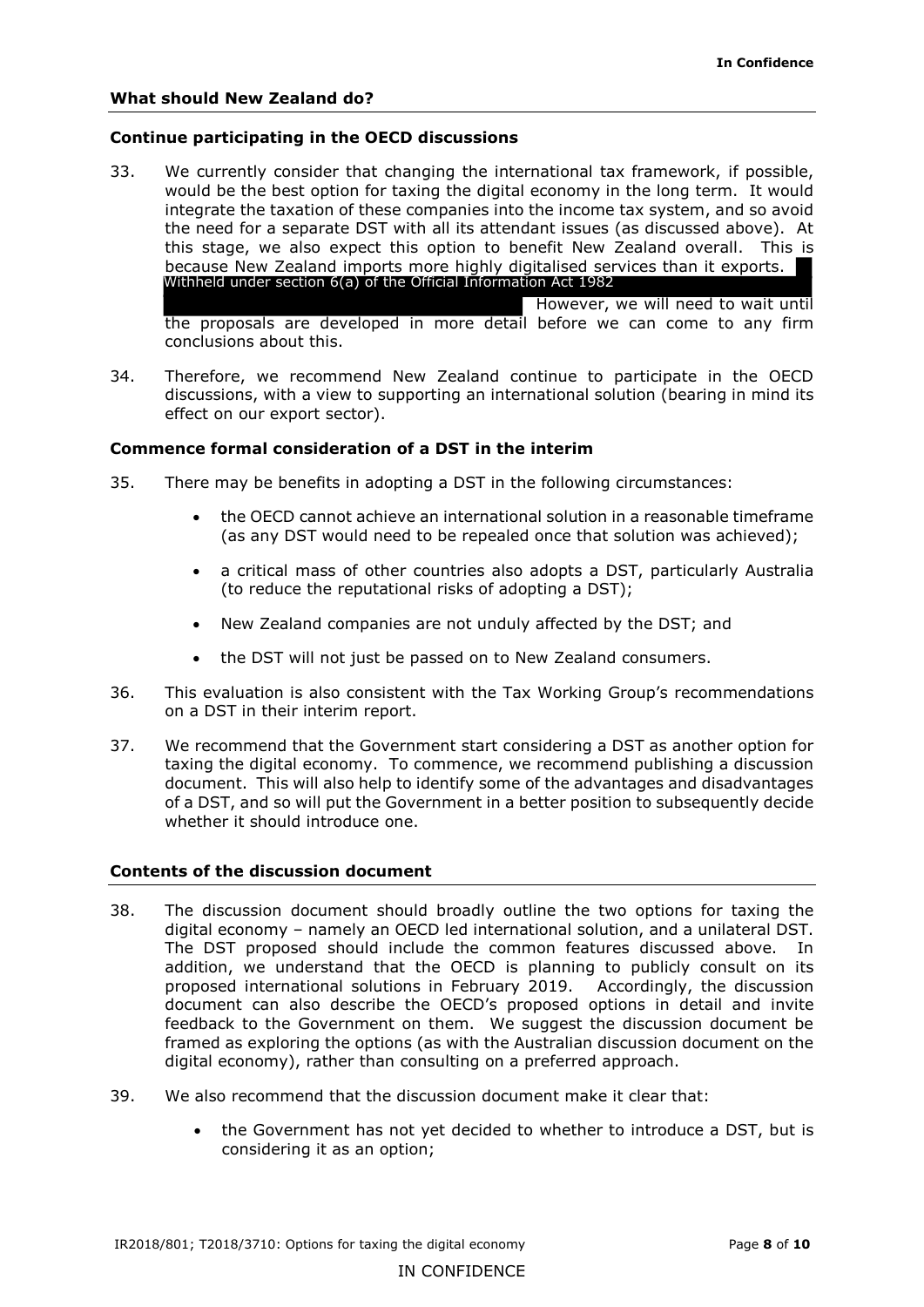- the DST would only be introduced in the event the OCED is unable to reach an international solution in a reasonable timeframe and a critical mass of other countries also adopt DSTs; and
- The tax would be repealed when an international solution was fully implemented.

#### **Consultation**

40. We consulted with the Ministry of Foreign Affairs and Trade on this report.

| 41. | Withheld under section $9(2)(h)$ of the Official Information Act 1982 |
|-----|-----------------------------------------------------------------------|
|     |                                                                       |
|     |                                                                       |
|     |                                                                       |
| 42. |                                                                       |
|     |                                                                       |
|     |                                                                       |

#### **Next steps**

- 43. If you agree, we would aim to publish a discussion document for public consultation in the first half of 2019 (following Cabinet approval). We would report back to you on the consultation, together with final policy recommendations, in the second half of 2019.
- 44. The subsequent steps will depend in part on developments at the OECD (particularly whether the G20 endorse the OECD's preferred proposals in June 2019), and on the work programme adopted by the Government following the Tax Working Group's final report. We will be in a better position to provide you with a timeline for these subsequent steps when we report back in the second half of 2019.